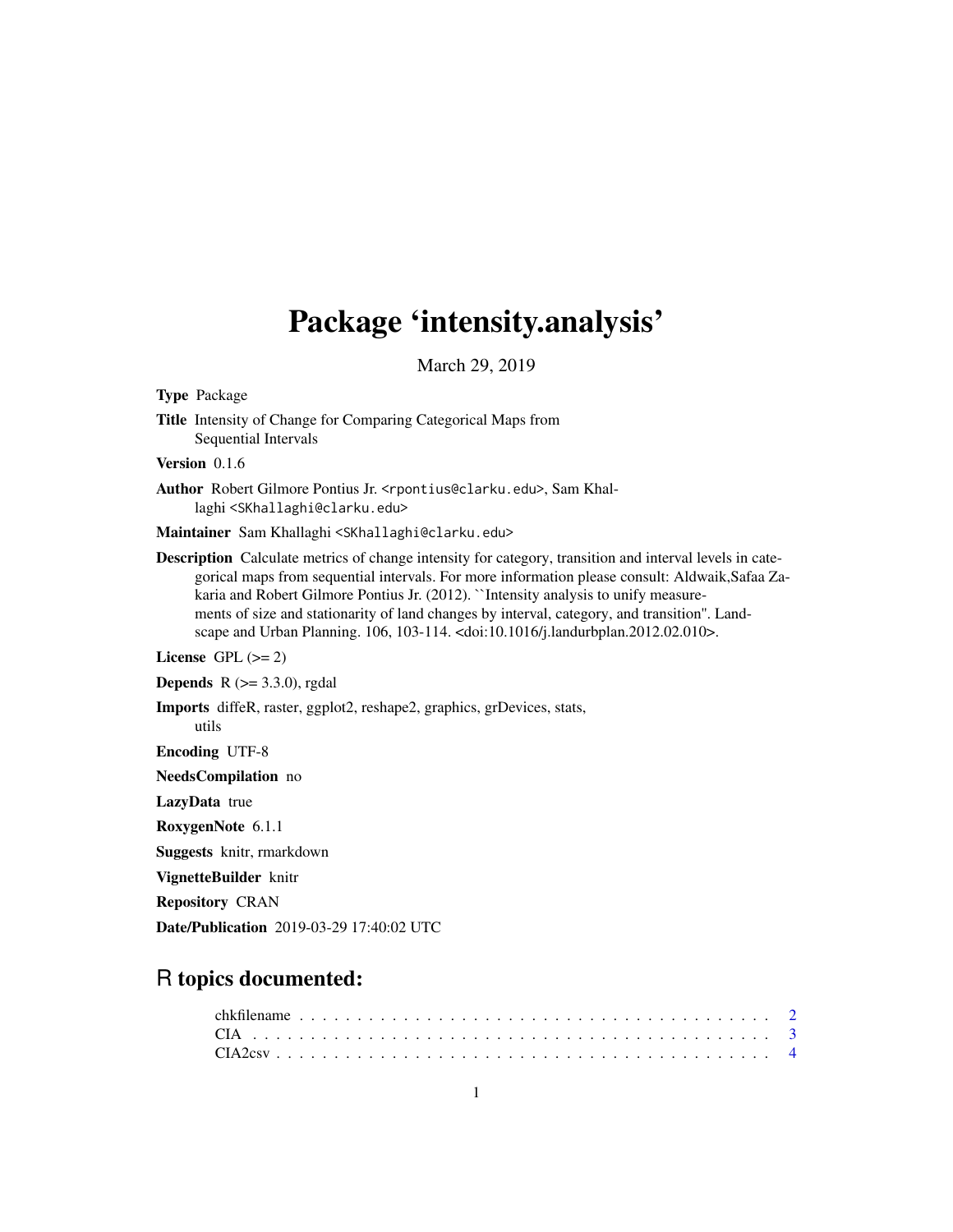# <span id="page-1-0"></span> $2 \t\t \text{chkfilename}$

#### **Index** [11](#page-10-0)

chkfilename *Check the filename passed as an argument to be valid*

# Description

Check the filename passed as an argument to be valid

# Usage

```
chkfilename(filename, expand = FALSE)
```
# Arguments

| filename | a charachter string showing an optional directory and a required filename.                                                                                                   |
|----------|------------------------------------------------------------------------------------------------------------------------------------------------------------------------------|
| expand   | A Boolean varable. If assigns as TRUE, it will expand a path name, for example<br>by replacing a leading tilde by the user's home directory (if defined on that<br>platform) |

# Details

reqpar function gets a character string. Trim the string and make sure its not empty. In case the user has provided a full path, the path is checked to be existant.

# Value

The output is a charachter string to save an output.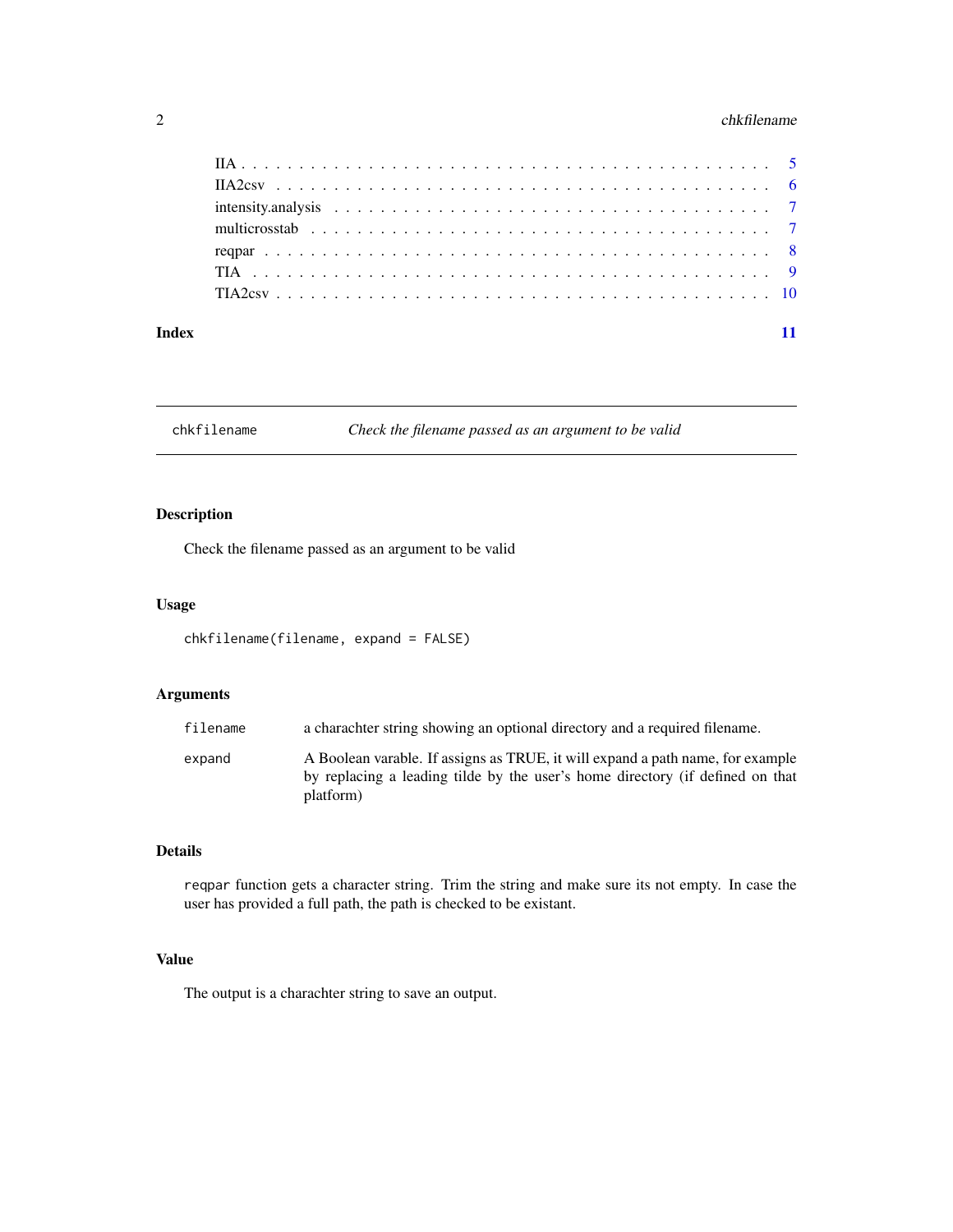Category level intensity analysis

### Usage

CIA(crosstabulation, time.points, categories)

# Arguments

crosstabulation

|             | List of crosstabulation tables generated by multicrosstab function.                                                                              |
|-------------|--------------------------------------------------------------------------------------------------------------------------------------------------|
| time.points | a charachter vector showing the time point of each raster layer in chronological<br>order.                                                       |
| categories  | A charachter vector showing the categories in the map. Order of categories<br>decided bases on the equivalent IDs in the raster attribute table. |

# Details

Gets the list of crosstabulation tables, time points and categories vectors and returns a list of gain and loss metrics accompanied with relevant bar graphs.

# Value

The output is a list of lists. Elements of the list include: gross.loss, gross.gain, loss.intensity, gain.intensity, Uniform.category.intensity, loss.behavior and gain.behavior.

```
raster_2005 <- raster::raster(system.file("external/RASTER_2005.RST", package="intensity.analysis"))
raster_2010 <- raster::raster(system.file("external/RASTER_2010.RST", package="intensity.analysis"))
raster_2012 <- raster::raster(system.file("external/RASTER_2012.RST", package="intensity.analysis"))
raster.layers <- list(raster_2005, raster_2010, raster_2012)
time.points <- c("2005","2010","2012")
categories <- c("Water","Trees","Impervious")
crosstabulation <- multicrosstab(raster.layers, time.points, categories)
CIA.output <- CIA(crosstabulation, time.points, categories)
```
<span id="page-2-0"></span>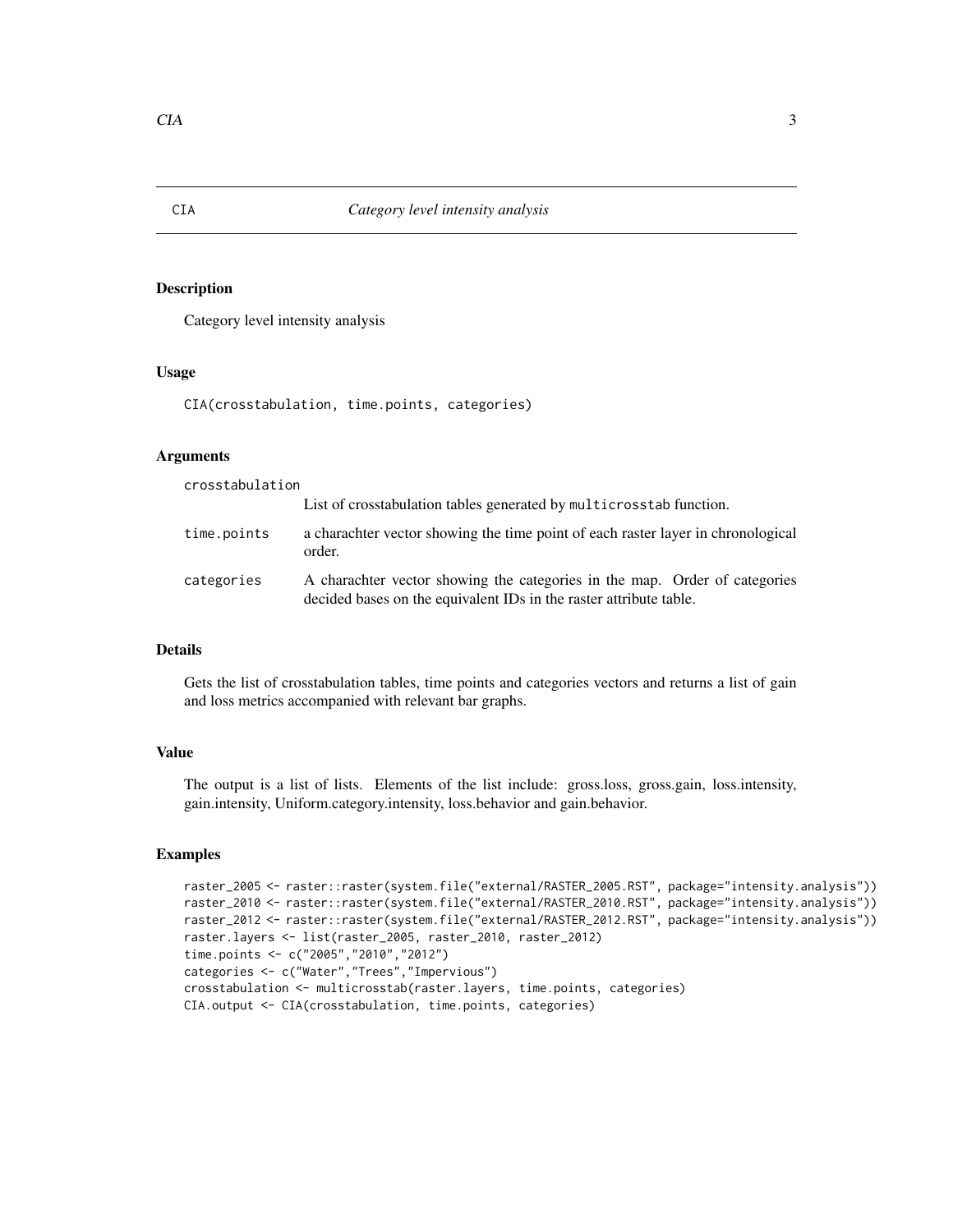<span id="page-3-0"></span>

Output the result of Category level intensity analysis as csv.

# Usage

CIA2csv(CIA.output, time.points, categories, filename)

# Arguments

| CIA.output  | Output list generated by CIA function.                                                                                                                                                                                |
|-------------|-----------------------------------------------------------------------------------------------------------------------------------------------------------------------------------------------------------------------|
| time.points | a charachter vector showing the time point of each raster layer in chronological<br>order.                                                                                                                            |
| categories  | A charachter vector showing the categories in the map. Order of categories<br>decided bases on the equivalent IDs in the raster attribute table.                                                                      |
| filename    | A charachter variable including an optional path and a required filename to<br>where the user wants to store the csy output. If only the name of the file is<br>provided, it will be stored in the working directory. |

# Details

Gets the output of CIA function and the path variable and generate a csv report called "CategoryLevelIntensityAnalysis.csv". The output will be stored in "CSVOutput" directory in path direction.

#### Value

The output is a CSV file.

```
raster_2005 <- raster::raster(system.file("external/RASTER_2005.RST", package="intensity.analysis"))
raster_2010 <- raster::raster(system.file("external/RASTER_2010.RST", package="intensity.analysis"))
raster_2012 <- raster::raster(system.file("external/RASTER_2012.RST", package="intensity.analysis"))
raster.layers <- list(raster_2005, raster_2010, raster_2012)
time.points <- c("2005","2010","2012")
categories <- c("Water","Trees","Impervious")
crosstabulation <- multicrosstab(raster.layers, time.points, categories)
CIA.output <- CIA(crosstabulation, time.points, categories)
filename <- file.path(normalizePath(tempdir(), winslash = "/"), "CIA.csv")
CIA2csv(CIA.output,time.points, categories, filename)
```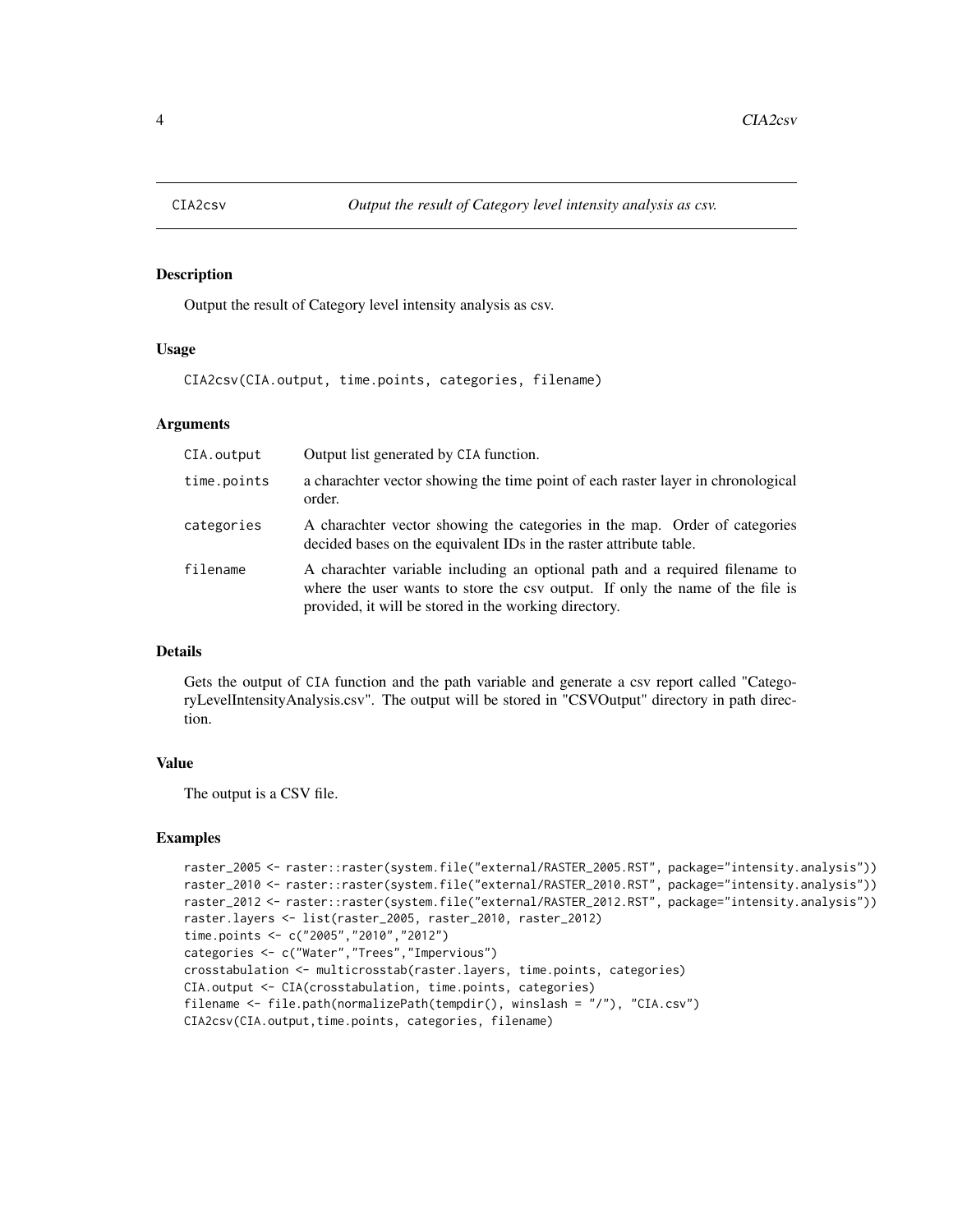Interval level intensity analysis

#### Usage

IIA(crosstabulation, time.points)

#### Arguments

crosstabulation List of crosstabulation tables generated by multicrosstab function. time.points a charachter vector showing the time point of each raster layer in chronological order.

#### Details

Gets the list of crosstabulation tables, time points vector and returns a list of interval level metrics accompanied with relevant bar graphs.

# Value

The output is a list of lists. Elements of the list include: change amount, uniform intensity of change and Uniform change all in all intervals.

```
raster_2005 <- raster::raster(system.file("external/RASTER_2005.RST", package="intensity.analysis"))
raster_2010 <- raster::raster(system.file("external/RASTER_2010.RST", package="intensity.analysis"))
raster_2012 <- raster::raster(system.file("external/RASTER_2012.RST", package="intensity.analysis"))
raster.layers <- list(raster_2005, raster_2010, raster_2012)
time.points <- c("2005","2010","2012")
categories <- c("Water","Trees","Impervious")
crosstabulation <- multicrosstab(raster.layers, time.points, categories)
IIA.output <- IIA(crosstabulation, time.points)
```
<span id="page-4-0"></span>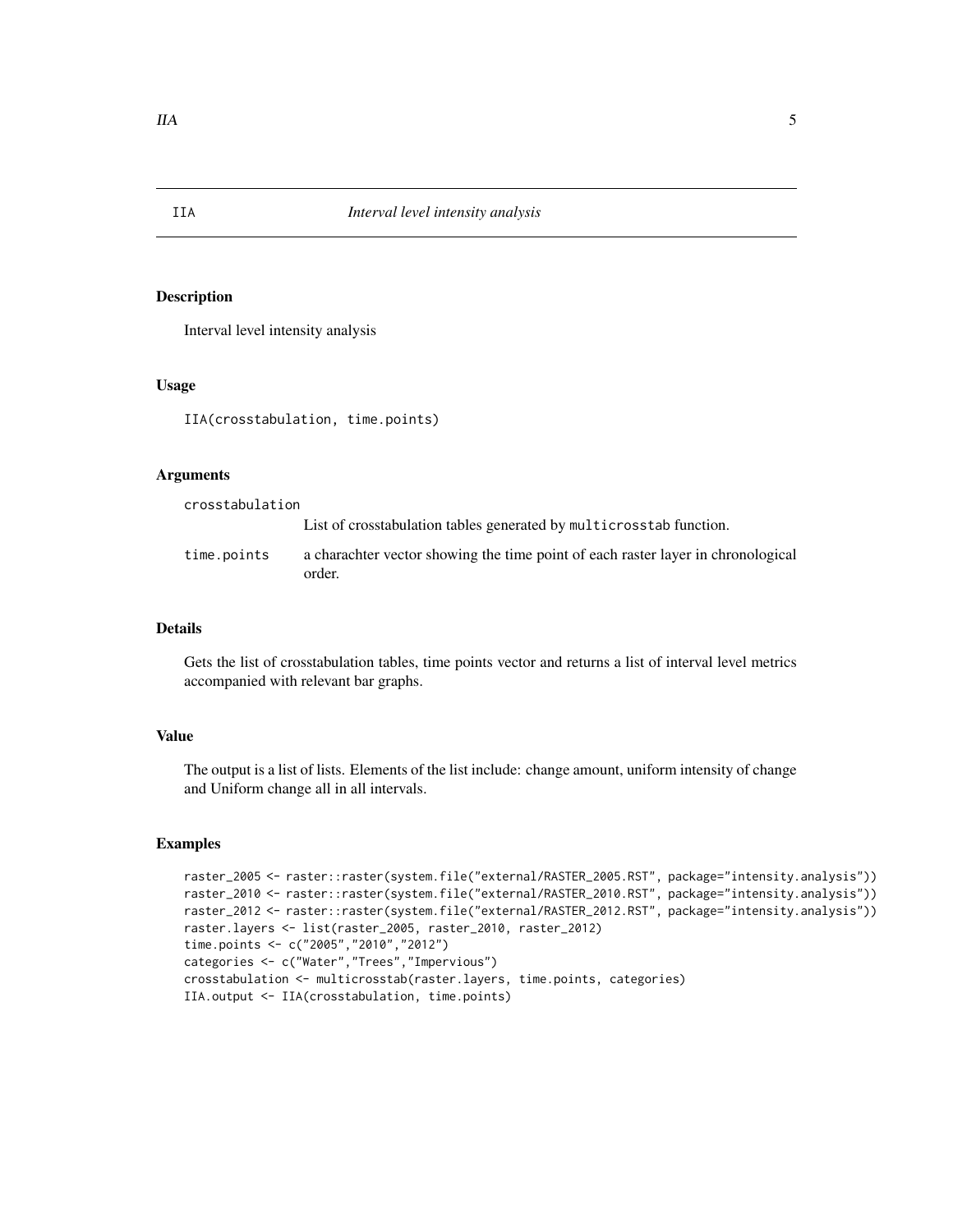<span id="page-5-0"></span>

Output the result of Interval level intensity analysis as csv.

# Usage

IIA2csv(IIA.output, time.points, filename)

### Arguments

| IIA.output  | Output list generated by IIA function.                                                                                                                                                                                |
|-------------|-----------------------------------------------------------------------------------------------------------------------------------------------------------------------------------------------------------------------|
| time.points | a charachter vector showing the time point of each raster layer in chronological<br>order.                                                                                                                            |
| filename    | A charachter variable including an optional path and a required filename to<br>where the user wants to store the csy output. If only the name of the file is<br>provided, it will be stored in the working directory. |

# Details

Gets the output of IIA function and the path variable and generate a csv report called "Interval-LevelIntensityAnalysis.csv". The output will be stored in "CSVOutput" directory in path direction.

#### Value

The output is a CSV file.

```
raster_2005 <- raster::raster(system.file("external/RASTER_2005.RST", package="intensity.analysis"))
raster_2010 <- raster::raster(system.file("external/RASTER_2010.RST", package="intensity.analysis"))
raster_2012 <- raster::raster(system.file("external/RASTER_2012.RST", package="intensity.analysis"))
raster.layers <- list(raster_2005, raster_2010, raster_2012)
time.points <- c("2005","2010","2012")
categories <- c("Water","Trees","Impervious")
crosstabulation <- multicrosstab(raster.layers, time.points, categories)
IIA.output <- IIA(crosstabulation, time.points)
filename <- file.path(normalizePath(tempdir(), winslash = "/"), "IIA.csv")
IIA2csv(IIA.output,time.points, filename)
```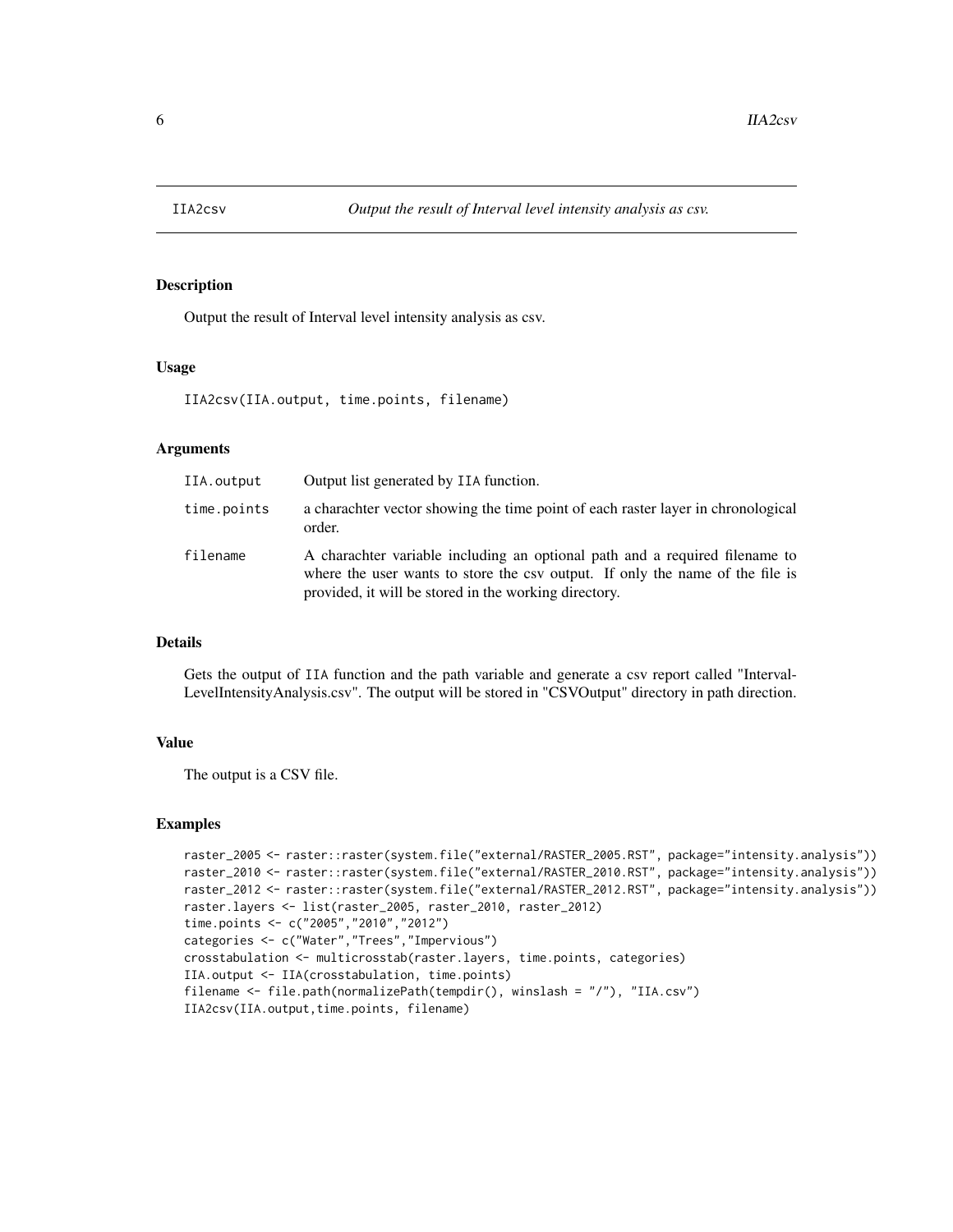<span id="page-6-0"></span>intensity.analysis *Intensity Analysis on categorical maps of the same geographical extent and resolution.*

#### Description

This package provides the methodology to analyze maps of categorical variables from several points in time for a single site considering cross-tabulation matrices, where each matrix summarizes the change in each time interval. There are three levels of analysis namely: interval, category and transition. Each level tests for tests for size and stationary of patterns across time intervals.For more information please consult: *Aldwaik,Safaa Zakaria and Robert Gilmore Pontius Jr. (2012). "Intensity analysis to unify measurements of size and stationarity of land changes by interval, category, and transition". Landscape and Urban Planning. 106, 103-114. <doi:10.1016/j.landurbplan.2012.02.010>.*

# Details

intensity.analysis.

#### Author(s)

Robert Gilmore Pontius Jr. <rpontius@clarku.edu>, Sam Khallaghi <SKhallaghi@clarku.edu>

multicrosstab *Generate crosstabulation table(s)*

### Description

Generate crosstabulation table(s)

# Usage

multicrosstab(raster.layers, time.points, categories)

#### Arguments

|             | raster. layers List of raster objects.                                                                                                           |
|-------------|--------------------------------------------------------------------------------------------------------------------------------------------------|
| time.points | a charachter vector showing the time point of each raster layer in chronological<br>order.                                                       |
| categories  | A charachter vector showing the categories in the map. Order of categories<br>decided bases on the equivalent IDs in the raster attribute table. |

# Details

Read categorical raster objects, checks their dimentionality, resolution and extent are a perfect match. Then the function returns a list consist of a crosstabulation table for each consequtive pair of raster layers.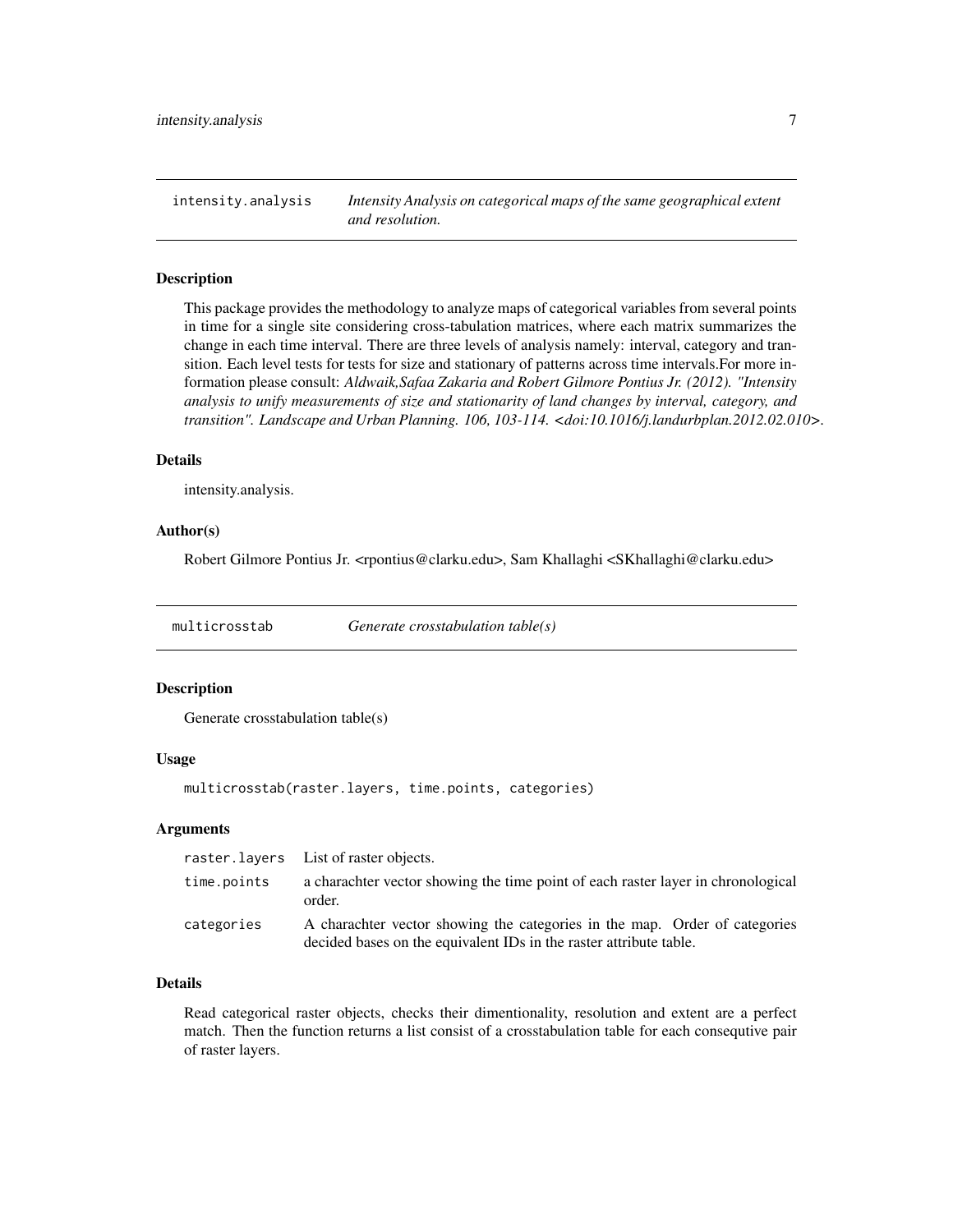# <span id="page-7-0"></span>Value

The output is a list of crosstabulation table(s). The length of the list is equal to the number of intervals.

#### Examples

```
raster_2005 <- raster::raster(system.file("external/RASTER_2005.RST", package="intensity.analysis"))
raster_2010 <- raster::raster(system.file("external/RASTER_2010.RST", package="intensity.analysis"))
raster_2012 <- raster::raster(system.file("external/RASTER_2012.RST", package="intensity.analysis"))
raster.layers <- list(raster_2005, raster_2010, raster_2012)
time.points <- c("2005","2010","2012")
categories <- c("Water","Trees","Impervious")
crosstabulation <- multicrosstab(raster.layers, time.points, categories)
```
reqpar *Calculate the required parameters for intensity analysis*

#### Description

Calculate the required parameters for intensity analysis

#### Usage

```
reqpar(time.points)
```
#### Arguments

time.points a charachter vector showing the time point of each raster layer in chronological order.

#### Details

reqpar function gets the time point and return a list containing required variables used in intensity analysis.

#### Value

The output is a list inclusing: a one element vector showing the number of intervals, a charachter vector showing the initial times for all intervals, a charachter vector showing the subsequent times for all intervals, an integer vector showing the duration of each interval and a charachter vector showing the label of each interval.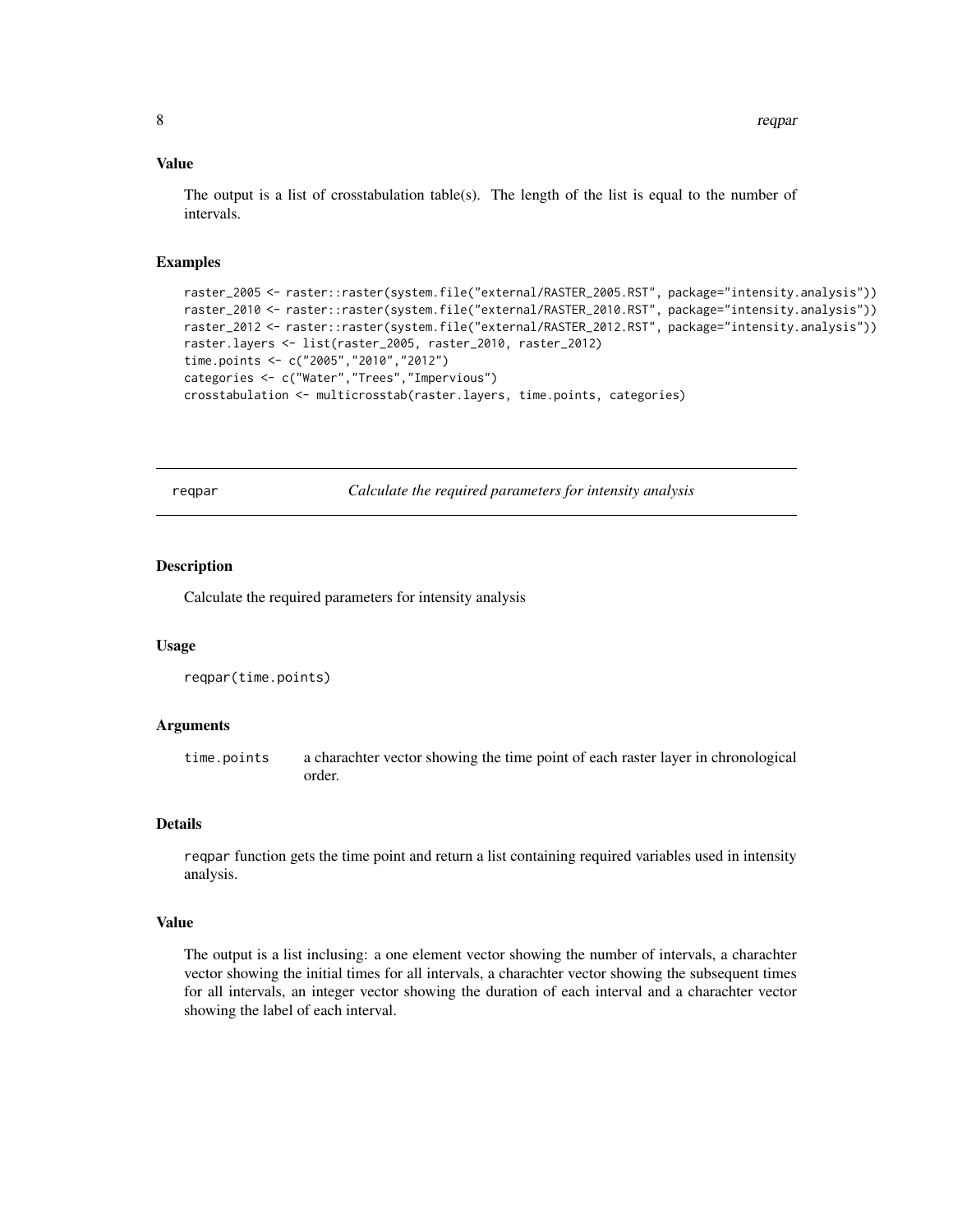Transition level intensity analysis

#### Usage

TIA(crosstabulation, time.points, categories)

# Arguments

crosstabulation

|             | List of crosstabulation tables generated by multicrosstab function.                                                                              |
|-------------|--------------------------------------------------------------------------------------------------------------------------------------------------|
| time.points | a charachter vector showing the time point of each raster layer in chronological<br>order.                                                       |
| categories  | A charachter vector showing the categories in the map. Order of categories<br>decided bases on the equivalent IDs in the raster attribute table. |

# Details

Gets the list of crosstabulation tables, time points and categories vectors and returns a list of gain and loss metrics accompanied with relevant bar graphs.

# Value

The output is a list of lists. Elements of the list include: transition intensity, uniform transition, transition behavior for gain of a category. These metrics are calculated for each interval.

```
raster_2005 <- raster::raster(system.file("external/RASTER_2005.RST", package="intensity.analysis"))
raster_2010 <- raster::raster(system.file("external/RASTER_2010.RST", package="intensity.analysis"))
raster_2012 <- raster::raster(system.file("external/RASTER_2012.RST", package="intensity.analysis"))
raster.layers <- list(raster_2005, raster_2010, raster_2012)
time.points <- c("2005","2010","2012")
categories <- c("Water","Trees","Impervious")
crosstabulation <- multicrosstab(raster.layers, time.points, categories)
TIA.output <- TIA(crosstabulation, time.points, categories)
```
<span id="page-8-0"></span>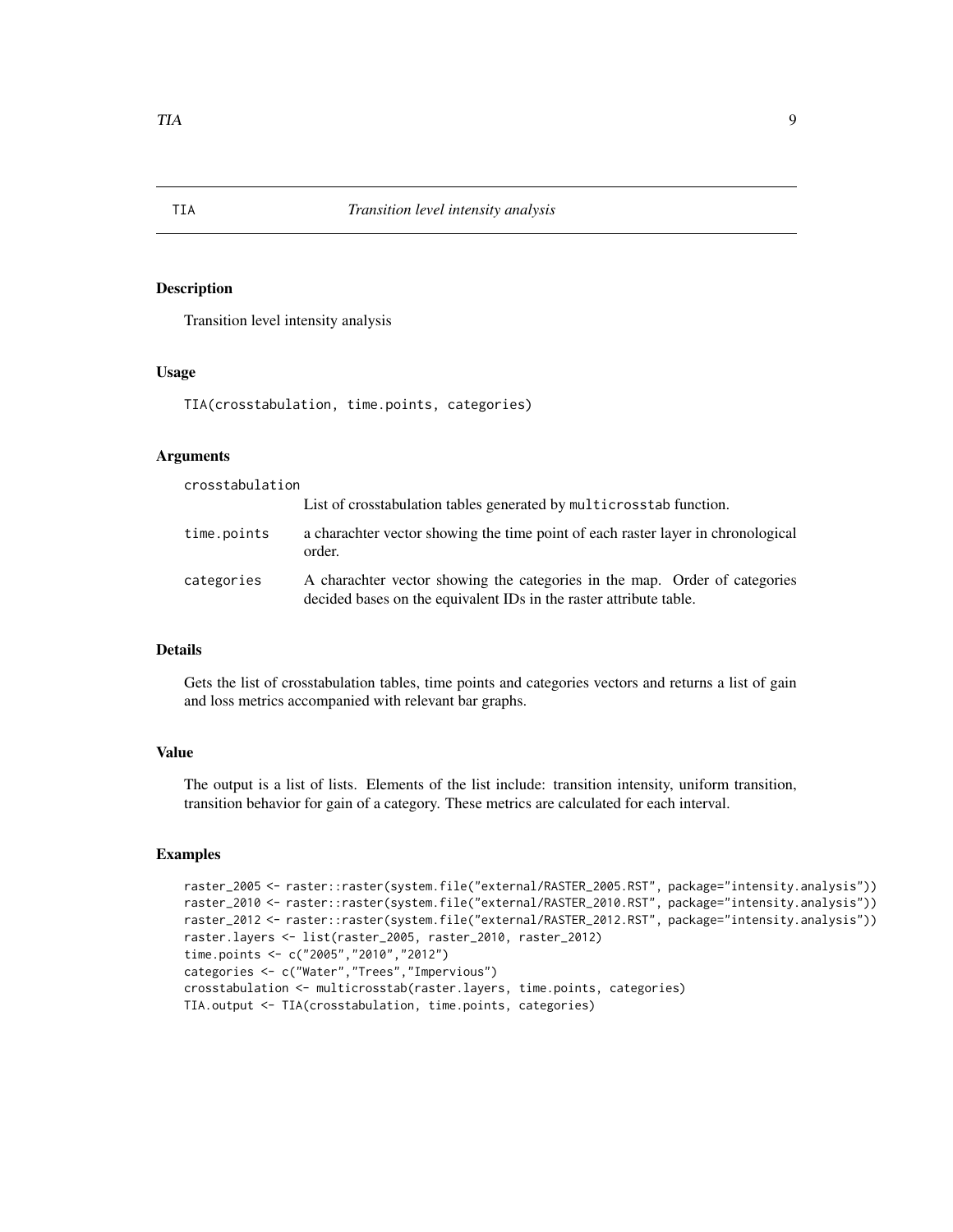<span id="page-9-0"></span>

Output the result of transition level intensity analysis as csv.

#### Usage

TIA2csv(TIA.output, time.points, categories, filename)

#### Arguments

| TIA.output  | Output list generated by TIA function.                                                                                                                                                                                |
|-------------|-----------------------------------------------------------------------------------------------------------------------------------------------------------------------------------------------------------------------|
| time.points | a charachter vector showing the time point of each raster layer in chronological<br>order.                                                                                                                            |
| categories  | A charachter vector showing the categories in the map. Order of categories<br>decided bases on the equivalent IDs in the raster attribute table.                                                                      |
| filename    | A charachter variable including an optional path and a required filename to<br>where the user wants to store the csy output. If only the name of the file is<br>provided, it will be stored in the working directory. |

#### Details

Gets the output of TIA function and the path variable and generate a csv report called "TransitionLevelIntensityAnalysis.csv". The output will be stored in "CSVOutput" directory in the path direction.

# Value

The output is a CSV file.

```
raster_2005 <- raster::raster(system.file("external/RASTER_2005.RST", package="intensity.analysis"))
raster_2010 <- raster::raster(system.file("external/RASTER_2010.RST", package="intensity.analysis"))
raster_2012 <- raster::raster(system.file("external/RASTER_2012.RST", package="intensity.analysis"))
raster.layers <- list(raster_2005, raster_2010, raster_2012)
time.points <- c("2005","2010","2012")
categories <- c("Water","Trees","Impervious")
crosstabulation <- multicrosstab(raster.layers, time.points, categories)
TIA.output <- TIA(crosstabulation, time.points, categories)
filename <- file.path(normalizePath(tempdir(), winslash = "/"), "TIA.csv")
TIA2csv(TIA.output,time.points,categories, filename)
```